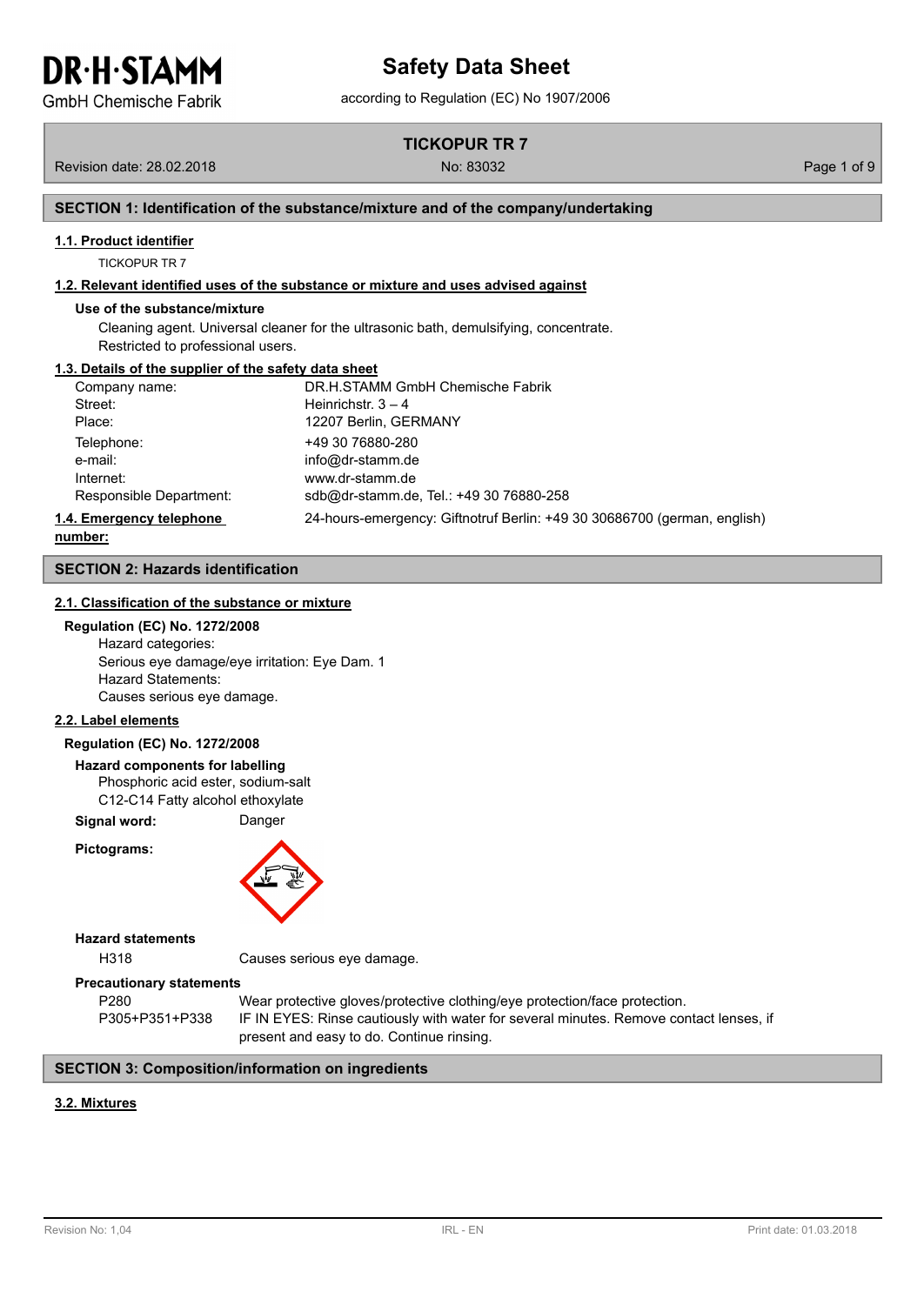

# according to Regulation (EC) No 1907/2006 **Safety Data Sheet**

**GmbH Chemische Fabrik** 

# **TICKOPUR TR 7**

Revision date: 28.02.2018 No: 83032 Page 2 of 9

**Hazardous components**

| CAS No         | Chemical name                                                   |              |                  |           |  |
|----------------|-----------------------------------------------------------------|--------------|------------------|-----------|--|
|                | EC No                                                           | Index No     | <b>REACH No</b>  |           |  |
|                | Classification according to Regulation (EC) No. 1272/2008 [CLP] |              |                  |           |  |
| 7732-18-5      | Water                                                           |              |                  | 60-80 %   |  |
|                | 213-791-2                                                       |              |                  |           |  |
|                |                                                                 |              |                  |           |  |
| 68920-66-1     | C16-C18 Fatty alcohol, ethoxylated                              |              |                  | 8,0%      |  |
|                |                                                                 |              | $\star$          |           |  |
|                |                                                                 |              |                  |           |  |
| 111798-26-6    | Phosphoric acid ester, sodium-salt                              |              |                  | 5,0%      |  |
|                |                                                                 |              | $\star$          |           |  |
|                | Skin Irrit. 2, Eye Dam. 1; H315 H318                            |              |                  |           |  |
| 67-63-0        | propan-2-ol; isopropyl alcohol; isopropanol                     |              |                  | $< 5,0\%$ |  |
|                | 200-661-7                                                       | 603-117-00-0 | 01-2119457558-25 |           |  |
|                | Flam. Liq. 2, Eye Irrit. 2, STOT SE 3; H225 H319 H336           |              |                  |           |  |
| 22042-96-2     | Phosphonate                                                     | 5,0%         |                  |           |  |
|                | 244-751-4                                                       |              | 01-2119514449-36 |           |  |
|                |                                                                 |              |                  |           |  |
| $112 - 34 - 5$ | 2-(2-butoxyethoxy)ethanol, diethylene glycol monobutyl ether    |              |                  | 5,0%      |  |
|                | 203-961-6                                                       |              | 01-2119475104-4  |           |  |
|                | Eye Irrit. 2; H319                                              |              |                  |           |  |
| 68439-50-9     | C12-C14 Fatty alcohol ethoxylate                                |              |                  | 5,0%      |  |
|                |                                                                 |              | $\star$          |           |  |
|                | Acute Tox. 4, Eye Dam. 1, Aquatic Chronic 3; H302 H318 H412     |              |                  |           |  |
| 497-19-8       | sodium carbonate                                                |              |                  | 2,0%      |  |
|                | 207-838-8                                                       | 011-005-00-2 | 01-2119485498-19 |           |  |
|                | Eye Irrit. 2; H319                                              |              |                  |           |  |

Full text of H and EUH statements: see section 16.

#### **Further Information**

\*Polymer

# **SECTION 4: First aid measures**

## **4.1. Description of first aid measures**

#### **General information**

Change contaminated clothing.

#### **After inhalation**

In case of inhaling spray mists, consult a doctor .

#### **After contact with skin**

After contact with skin, wash immediately with plenty of Water and soap.

#### **After contact with eyes**

Rinse immediately carefully and thoroughly with eye-bath or water. In case of troubles or persistent symptoms, consult an opthalmologist.

#### **After ingestion**

Rinse mouth immediately and drink large quantities of water. Do not induce vomiting. Consult physician.

## **4.2. Most important symptoms and effects, both acute and delayed**

No symptoms known up to now.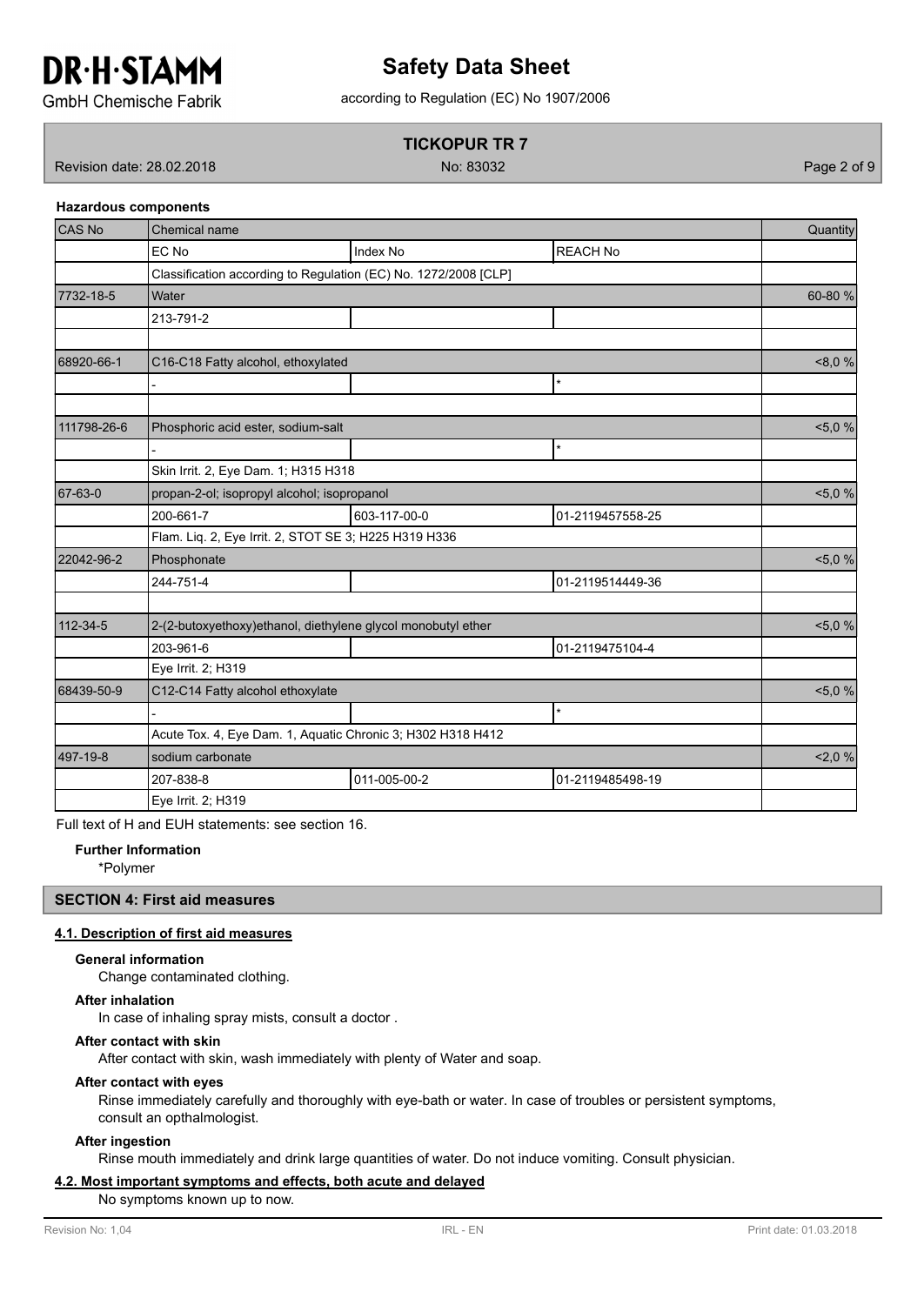**GmbH Chemische Fabrik** 

# **Safety Data Sheet**

according to Regulation (EC) No 1907/2006

# **TICKOPUR TR 7**

Revision date: 28.02.2018 No: 83032 Page 3 of 9

# **4.3. Indication of any immediate medical attention and special treatment needed**

Treat symptomatically.

# **SECTION 5: Firefighting measures**

#### **5.1. Extinguishing media**

## **Suitable extinguishing media**

Water. Foam. Atomized water.

#### **Unsuitable extinguishing media**

High power water jet.

#### **5.2. Special hazards arising from the substance or mixture**

Can be released in case of fire: Nitrogen oxides (NOx). Carbon dioxide (CO2).

#### **5.3. Advice for firefighters**

Protective clothing.

#### **Additional information**

Material is not combustible. Extinguishing materials should be selected according to the surrounding area.

#### **SECTION 6: Accidental release measures**

#### **6.1. Personal precautions, protective equipment and emergency procedures**

Wear personal protection equipment.

#### **6.2. Environmental precautions**

Do not empty into drains or the aquatic environment.

#### **6.3. Methods and material for containment and cleaning up**

Absorb with liquid-binding material (e.g. sand, diatomaceous earth, acid- or universal binding agents). Treat the assimilated material according to the section on waste disposal .

#### **6.4. Reference to other sections**

See protective measures under point 7 and 8.

#### **SECTION 7: Handling and storage**

#### **7.1. Precautions for safe handling**

#### **Advice on safe handling**

No special technical protective measures are necessary.

#### **Advice on protection against fire and explosion**

Product is not: Oxidizing. Flammable. explosive.

#### **7.2. Conditions for safe storage, including any incompatibilities**

#### **Requirements for storage rooms and vessels**

Store only in original container. Keep away from food, drink and animal feedingstuffs.

# **SECTION 8: Exposure controls/personal protection**

# **8.1. Control parameters**

# **Occupational exposure limits**

| <b>CAS No</b> | Substance                 | ppm              | mq/m <sup>3</sup> | fib/cm <sup>3</sup> | Category      | Origin |
|---------------|---------------------------|------------------|-------------------|---------------------|---------------|--------|
| 112-34-5      | 2-(2-Butoxyethoxy)ethanol | 10 <sup>1</sup>  | 67.5              |                     | TWA(8 h)      |        |
|               |                           | 15               | 101.2             |                     | STEL (15 min) |        |
| 67-63-0       | Isopropyl alcohol         | 200 <sup>1</sup> |                   |                     | TWA (8 h)     |        |
|               |                           | 400l             |                   |                     | STEL (15 min) |        |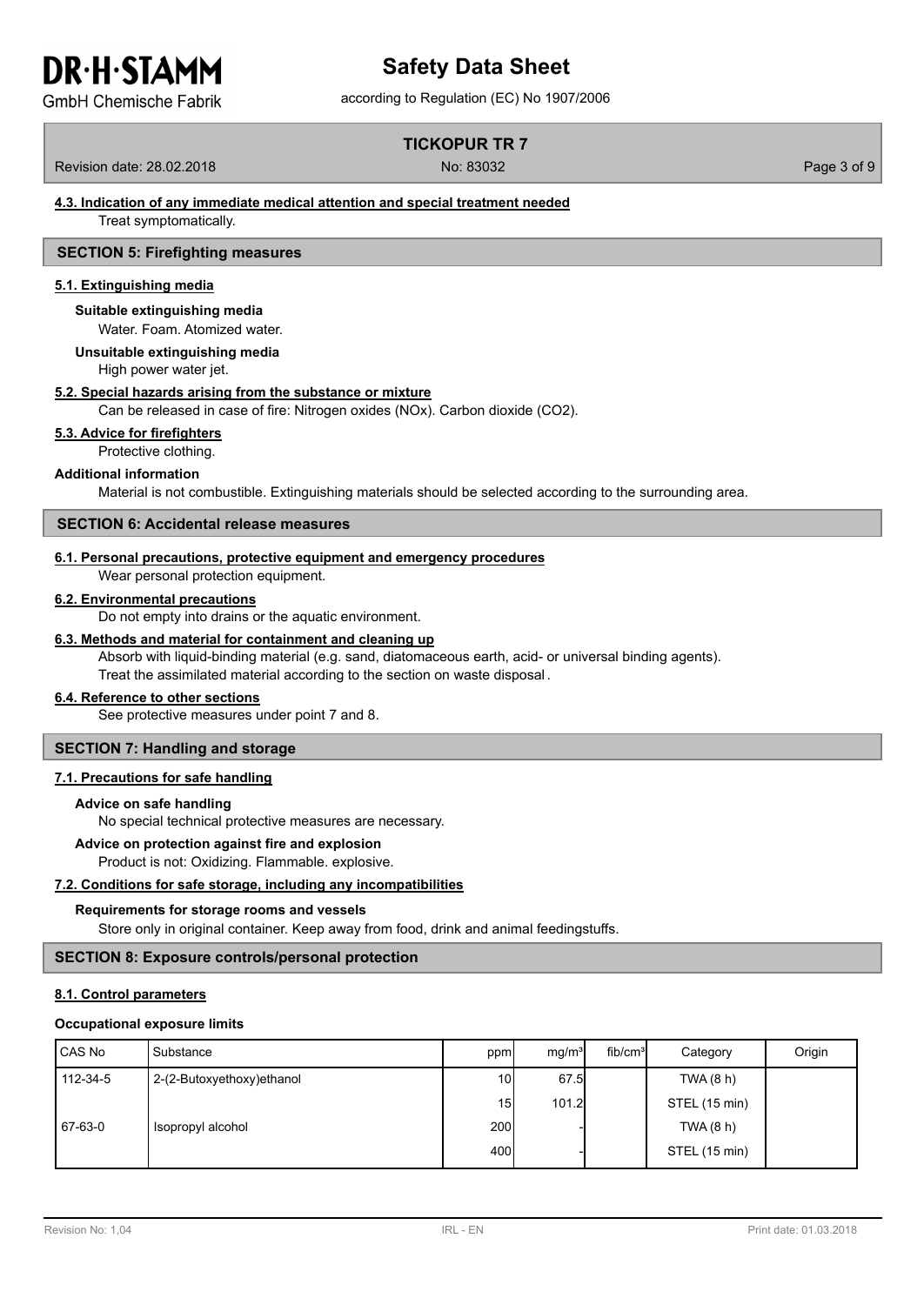# **Safety Data Sheet**

according to Regulation (EC) No 1907/2006

**GmbH Chemische Fabrik** 

# **TICKOPUR TR 7**

Revision date: 28.02.2018 **Page 4 of 9** No: 83032 **No: 83032** Page 4 of 9

### **Biological limit values**

| <b>CAS No</b> | Substance  | l Parameter | Value         | Test material | Sampling time                               |
|---------------|------------|-------------|---------------|---------------|---------------------------------------------|
| $167-63-0$    | 2-Propanol | Acetone     | 40 mg/L Urine |               | <b>IEnd of shift at</b><br>lend of workweek |

### **DNEL/DMEL values**

| <b>CAS No</b>                                                                  | Substance                                   |                |          |                      |  |
|--------------------------------------------------------------------------------|---------------------------------------------|----------------|----------|----------------------|--|
| DNEL type                                                                      |                                             | Exposure route | Effect   | Value                |  |
| 67-63-0                                                                        | propan-2-ol; isopropyl alcohol; isopropanol |                |          |                      |  |
| Consumer DNEL, long-term                                                       |                                             | loral          | systemic | 26 mg/kg bw/day      |  |
| Worker DNEL, long-term                                                         |                                             | Idermal        | systemic | 888 mg/kg bw/day     |  |
| Consumer DNEL, long-term                                                       |                                             | Idermal        | systemic | 319 mg/kg bw/day     |  |
| Worker DNEL, long-term                                                         |                                             | inhalation     | systemic | 500 mg/ $m3$         |  |
| Consumer DNEL, long-term                                                       |                                             | linhalation    | systemic | $89 \text{ mg/m}^3$  |  |
| 22042-96-2                                                                     | Phosphonate                                 |                |          |                      |  |
| Consumer DNEL, long-term                                                       |                                             | loral          | systemic | 1,9 mg/kg bw/day     |  |
| Consumer DNEL, acute                                                           |                                             | loral          | systemic | 1,9 mg/kg bw/day     |  |
| $112 - 34 - 5$<br>2-(2-butoxyethoxy)ethanol, diethylene glycol monobutyl ether |                                             |                |          |                      |  |
| Consumer DNEL, long-term                                                       |                                             | loral          | systemic | 1,25 mg/kg<br>bw/day |  |
| Worker DNEL, long-term                                                         |                                             | Idermal        | systemic | 20 mg/kg bw/day      |  |

#### **PNEC values**

| <b>CAS No</b>                                               | Substance                                   |            |
|-------------------------------------------------------------|---------------------------------------------|------------|
| Environmental compartment                                   | Value                                       |            |
| 67-63-0                                                     | propan-2-ol; isopropyl alcohol; isopropanol |            |
| Freshwater                                                  |                                             | 140,9 mg/l |
|                                                             | Freshwater (intermittent releases)          | 140,9 mg/l |
| Marine water                                                |                                             | 140,9 mg/l |
| Freshwater sediment                                         | 552 mg/kg                                   |            |
| 552 mg/kg<br>Marine sediment                                |                                             |            |
| Soil                                                        |                                             | 28 mg/kg   |
| 22042-96-2                                                  | Phosphonate                                 |            |
| Freshwater                                                  |                                             | 0,52 mg/l  |
| Marine water                                                |                                             | 0,052 mg/l |
| 108 mg/kg<br>Freshwater sediment                            |                                             |            |
| 10,8 mg/kg<br>Marine sediment                               |                                             |            |
| Micro-organisms in sewage treatment plants (STP)<br>20 mg/l |                                             |            |
| Soil                                                        |                                             | 174 mg/kg  |

# **8.2. Exposure controls**

## **Appropriate engineering controls**

Refer to chapter 7. No further action is necessary.

## **Protective and hygiene measures**

Do not eat, drink, smoke or sneeze at the workplace. Wash hands before breaks and at the end of work.

## **Eye/face protection**

Wear eye/face protection.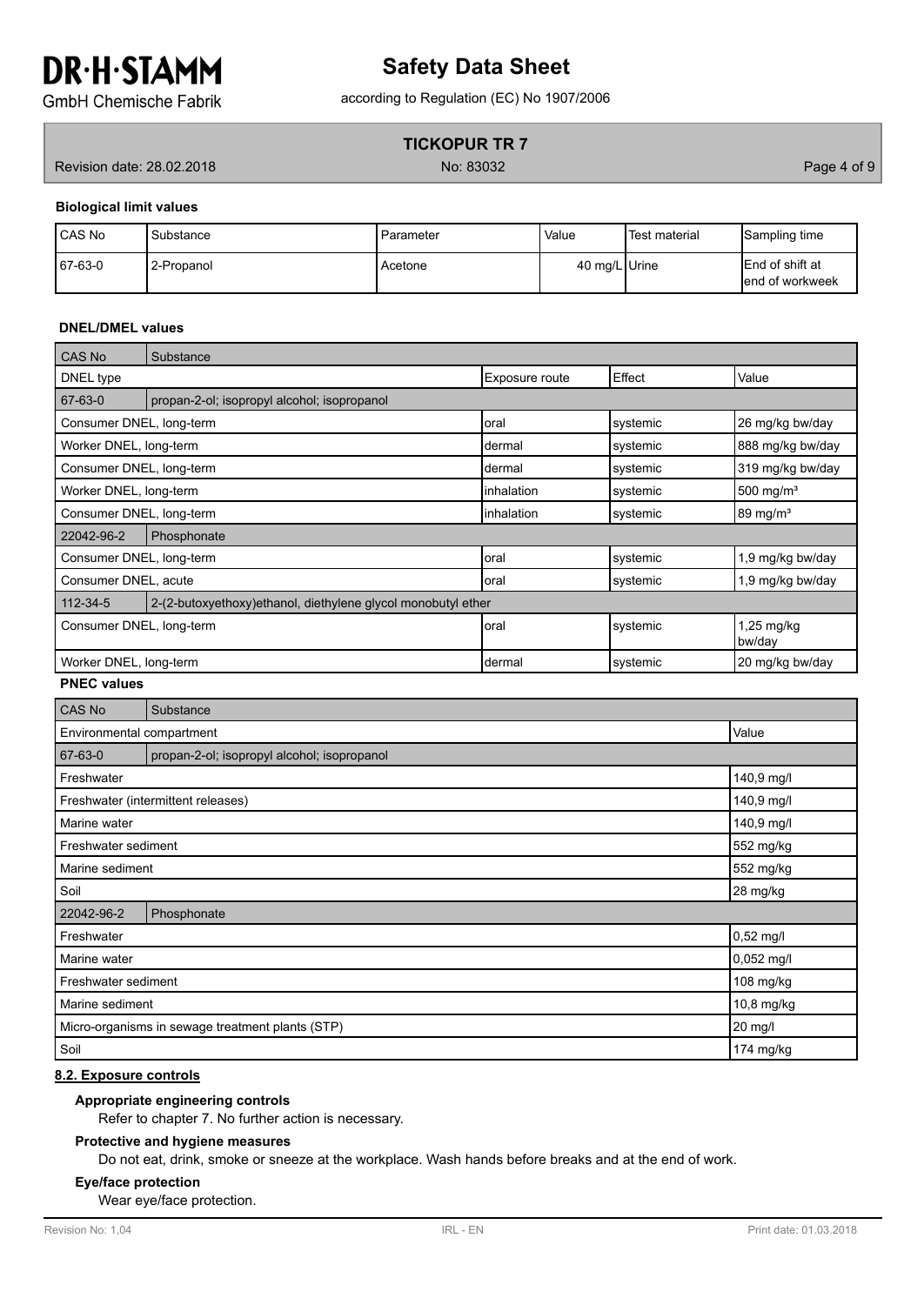# **Safety Data Sheet**

**GmbH Chemische Fabrik** 

# according to Regulation (EC) No 1907/2006

# **TICKOPUR TR 7**

Revision date: 28.02.2018 **Page 5 of 9** No: 83032 **Page 5 of 9** No: 83032

#### **Hand protection**

Suitable material: PE (polyethylene). CR (polychloroprenes, Chloroprene rubber). NBR (Nitrile rubber). Butyl rubber. FKM (Fluoroelastomer (Viton)). Tested protective gloves are to be worn: EN 374

#### **Skin protection**

Skin protection: not required.

**Respiratory protection**

Respiratory protection not required.

#### **SECTION 9: Physical and chemical properties**

#### **9.1. Information on basic physical and chemical properties**

| Physical state:<br>Colour:                    | liquid<br>clear, light yellow |                                   |                         |
|-----------------------------------------------|-------------------------------|-----------------------------------|-------------------------|
| Odour:                                        | characteristic                |                                   |                         |
|                                               |                               |                                   | <b>Test method</b>      |
| pH-Value (at 20 $^{\circ}$ C):                |                               | 9,9 (conc.) 8,9 (1 %) DGF H-III 1 |                         |
| Changes in the physical state                 |                               |                                   |                         |
| Melting point:                                |                               | -8 °C                             |                         |
| Initial boiling point and boiling range:      |                               | >100 °C                           |                         |
| Flash point:                                  |                               | ---                               |                         |
| <b>Explosive properties</b><br>not Explosive. |                               |                                   |                         |
| <b>Oxidizing properties</b><br>not oxidizing. |                               |                                   |                         |
| Density (at 20 $^{\circ}$ C):                 |                               |                                   | 1,05 $q/cm^3$ DIN 12791 |
| Water solubility:                             |                               | complete miscible                 |                         |

#### **SECTION 10: Stability and reactivity**

## **10.1. Reactivity**

None, in case of proper use.

## **10.2. Chemical stability**

The product is chemically stable under normal ambient conditions.

#### **10.3. Possibility of hazardous reactions**

None, in case of proper use.

#### **10.4. Conditions to avoid**

Thermal decomposition can lead to the escape of irritating gases and vapors.

#### **10.5. Incompatible materials**

Oxidizing agents, strong.

#### **10.6. Hazardous decomposition products**

None, in case of proper use.

#### **Further information**

Do not mix with other products.

### **SECTION 11: Toxicological information**

#### **11.1. Information on toxicological effects**

#### **Acute toxicity**

Based on available data, the classification criteria are not met.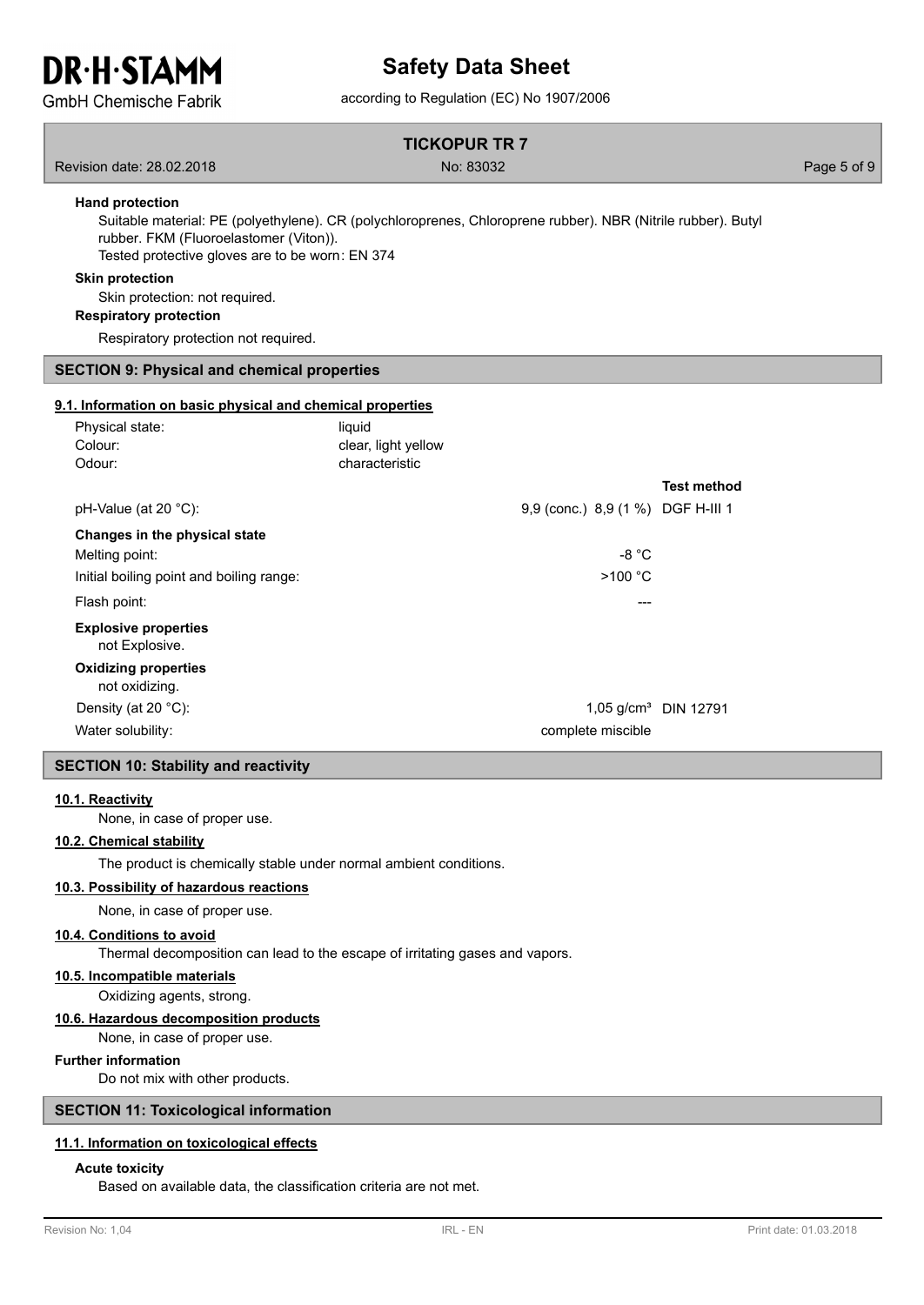# **Safety Data Sheet**

according to Regulation (EC) No 1907/2006

**GmbH Chemische Fabrik** 

# **TICKOPUR TR 7**

Revision date: 28.02.2018 No: 83032 Page 6 of 9

| <b>CAS No</b> | Chemical name                                                |                                    |            |           |               |                           |  |  |
|---------------|--------------------------------------------------------------|------------------------------------|------------|-----------|---------------|---------------------------|--|--|
|               | Exposure route                                               | Dose                               |            | Species   | Source        | Method                    |  |  |
| 68920-66-1    |                                                              | C16-C18 Fatty alcohol, ethoxylated |            |           |               |                           |  |  |
|               | oral                                                         | LD50<br>mg/kg                      | >2000      | Ratte     |               |                           |  |  |
| 111798-26-6   | Phosphoric acid ester, sodium-salt                           |                                    |            |           |               |                           |  |  |
|               | oral                                                         | LD50<br>mg/kg                      | >2000      | Ratte     |               |                           |  |  |
| 67-63-0       | propan-2-ol; isopropyl alcohol; isopropanol                  |                                    |            |           |               |                           |  |  |
|               | oral                                                         | LD50<br>mg/kg                      | 4750       | rat       |               | <b>OECD 401</b>           |  |  |
|               | dermal                                                       | LD50<br>mg/kg                      | 12800      | kan       |               | <b>OECD 402</b>           |  |  |
|               | inhalative (4 h) vapour                                      | <b>LC50</b>                        | $>25$ mg/l | rat       |               | <b>OECD 403</b>           |  |  |
| 22042-96-2    | Phosphonate                                                  |                                    |            |           |               |                           |  |  |
|               | oral                                                         | LD50<br>mg/kg                      | >5000      | Ratte     |               |                           |  |  |
|               | dermal                                                       | LD50<br>mg/kg                      | >5000      | Kaninchen |               |                           |  |  |
| 112-34-5      | 2-(2-butoxyethoxy)ethanol, diethylene glycol monobutyl ether |                                    |            |           |               |                           |  |  |
|               | oral                                                         | LD50<br>mg/kg                      | 3305       | rat       |               |                           |  |  |
|               | dermal                                                       | LD50<br>mg/kg                      | 2764       | rabbit    |               |                           |  |  |
| 68439-50-9    | C12-C14 Fatty alcohol ethoxylate                             |                                    |            |           |               |                           |  |  |
|               | oral                                                         | LD50<br>mg/kg                      | >2000      | rat       |               | Cesio-Recommendati<br>lon |  |  |
| 497-19-8      | sodium carbonate                                             |                                    |            |           |               |                           |  |  |
|               | oral                                                         | LD50<br>mg/kg                      | 4090       | Rat       | <b>IUCLID</b> |                           |  |  |

#### **Irritation and corrosivity**

Causes serious eye damage.

Skin corrosion/irritation: Based on available data, the classification criteria are not met.

Risk of serious damage to eyes.

#### **Sensitising effects**

Based on available data, the classification criteria are not met. no danger of sensitization.

#### **Carcinogenic/mutagenic/toxic effects for reproduction**

Based on available data, the classification criteria are not met.

#### **STOT-single exposure**

Based on available data, the classification criteria are not met.

# **STOT-repeated exposure**

Based on available data, the classification criteria are not met.

## **Aspiration hazard**

Based on available data, the classification criteria are not met.

## **SECTION 12: Ecological information**

# **12.1. Toxicity**

Technically correct releases of minimal concentrations to adapted biological sewage treatment facility , will not disturb the biodegradability of activated sludge.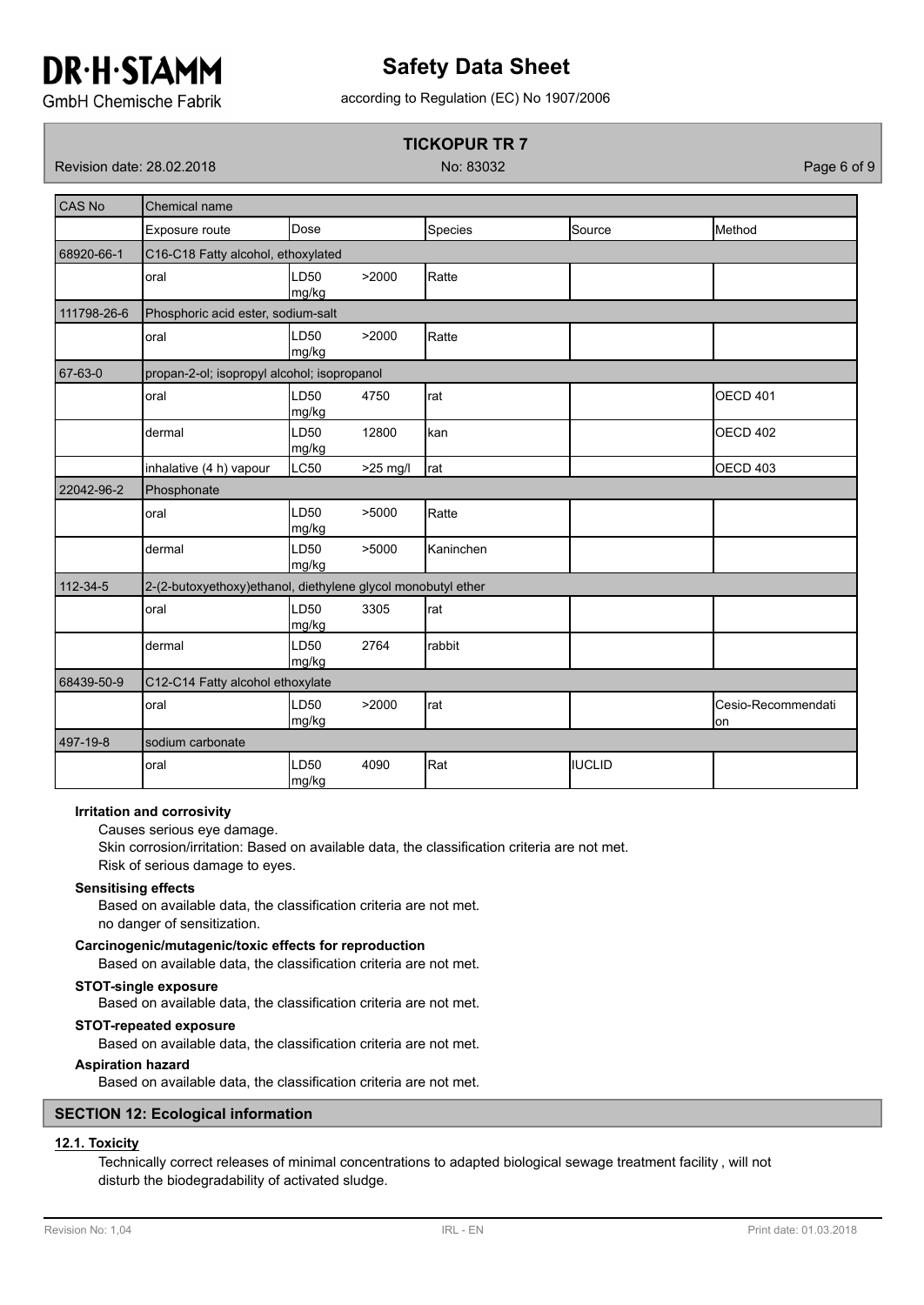# **Safety Data Sheet**

according to Regulation (EC) No 1907/2006

**GmbH Chemische Fabrik** 

# **TICKOPUR TR 7**

Revision date: 28.02.2018 No: 83032 Page 7 of 9

| CAS No      | Chemical name                               |                       |            |       |                          |                |        |
|-------------|---------------------------------------------|-----------------------|------------|-------|--------------------------|----------------|--------|
|             | Aquatic toxicity                            | Dose                  |            |       | $[h]   [d]$ Species      | Source         | Method |
| 68920-66-1  | C16-C18 Fatty alcohol, ethoxylated          |                       |            |       |                          |                |        |
|             | Acute fish toxicity                         | <b>LC50</b>           | 30 mg/l    | 96 h  |                          |                |        |
|             | Acute crustacea toxicity                    | <b>EC50</b><br>mg/l   | >1000      | 48 h  |                          |                |        |
| 111798-26-6 | Phosphoric acid ester, sodium-salt          |                       |            |       |                          |                |        |
|             | Acute fish toxicity                         | <b>LC50</b>           | $>10$ mg/l | 96 hl |                          |                |        |
|             | Acute crustacea toxicity                    | <b>EC50</b><br>mg/l   | >100       |       | 48 h Daphnia magna       |                |        |
| 67-63-0     | propan-2-ol; isopropyl alcohol; isopropanol |                       |            |       |                          |                |        |
|             | Acute fish toxicity                         | <b>LC50</b><br>mg/l   | >100       | 96 h  |                          |                |        |
|             | Acute bacteria toxicity                     | $(>100 \text{ mg/l})$ |            |       |                          |                |        |
| 68439-50-9  | C12-C14 Fatty alcohol ethoxylate            |                       |            |       |                          |                |        |
|             | Algea toxicity                              | NOEC                  | $< 1$ mg/l |       |                          |                |        |
| 497-19-8    | sodium carbonate                            |                       |            |       |                          |                |        |
|             | Acute fish toxicity                         | <b>LC50</b>           | 300 mg/l   |       | 96 h Lepomis macrochirus |                |        |
|             | Acute crustacea toxicity                    | <b>EC50</b>           | 265 mg/l   |       | 48 h Daphnia magna       | <b>IIUCLID</b> |        |

# **12.2. Persistence and degradability**

The surfactants contained in this preparation comply with the biodegradability criteria as laid down in Regulation (EC) No.648/2004 on detergents. Data to support this assertion are held at the disposal of the competent authorities of the Member States and will be made available to them, at their direct request or at the request of a detergent manufacturer.

| <b>CAS No</b> | Chemical name                                               |       |    |                 |
|---------------|-------------------------------------------------------------|-------|----|-----------------|
|               | <b>Method</b>                                               | Value |    | <b>I</b> Source |
|               | Evaluation                                                  |       |    |                 |
| 68920-66-1    | C <sub>16</sub> -C <sub>18</sub> Fatty alcohol, ethoxylated |       |    |                 |
|               | OECD 301D                                                   | >70 % | 28 |                 |
|               | Leicht biologisch abbaubar                                  |       |    |                 |
| 68439-50-9    | C12-C14 Fatty alcohol ethoxylate                            |       |    |                 |
|               | OECD 301F                                                   | >60%  | 28 |                 |
|               | easily biodegradable                                        |       |    |                 |

## **12.3. Bioaccumulative potential**

On the basis of existing data about disposal/decomposition and bio-accumulation potential, long term environmental damage is unlikely.

#### **BCF**

| <b>CAS No</b>  | <b>IChemical name</b>                                            | BCF  | ISpecies | Source |
|----------------|------------------------------------------------------------------|------|----------|--------|
| $112 - 34 - 5$ | 2-(2-butoxyethoxy) ethanol, diethylene<br>glycol monobutyl ether | 100> |          |        |

#### **12.4. Mobility in soil**

No data available

# **12.5. Results of PBT and vPvB assessment**

not applicable

#### **12.6. Other adverse effects**

No data available

#### **SECTION 13: Disposal considerations**

## **13.1. Waste treatment methods**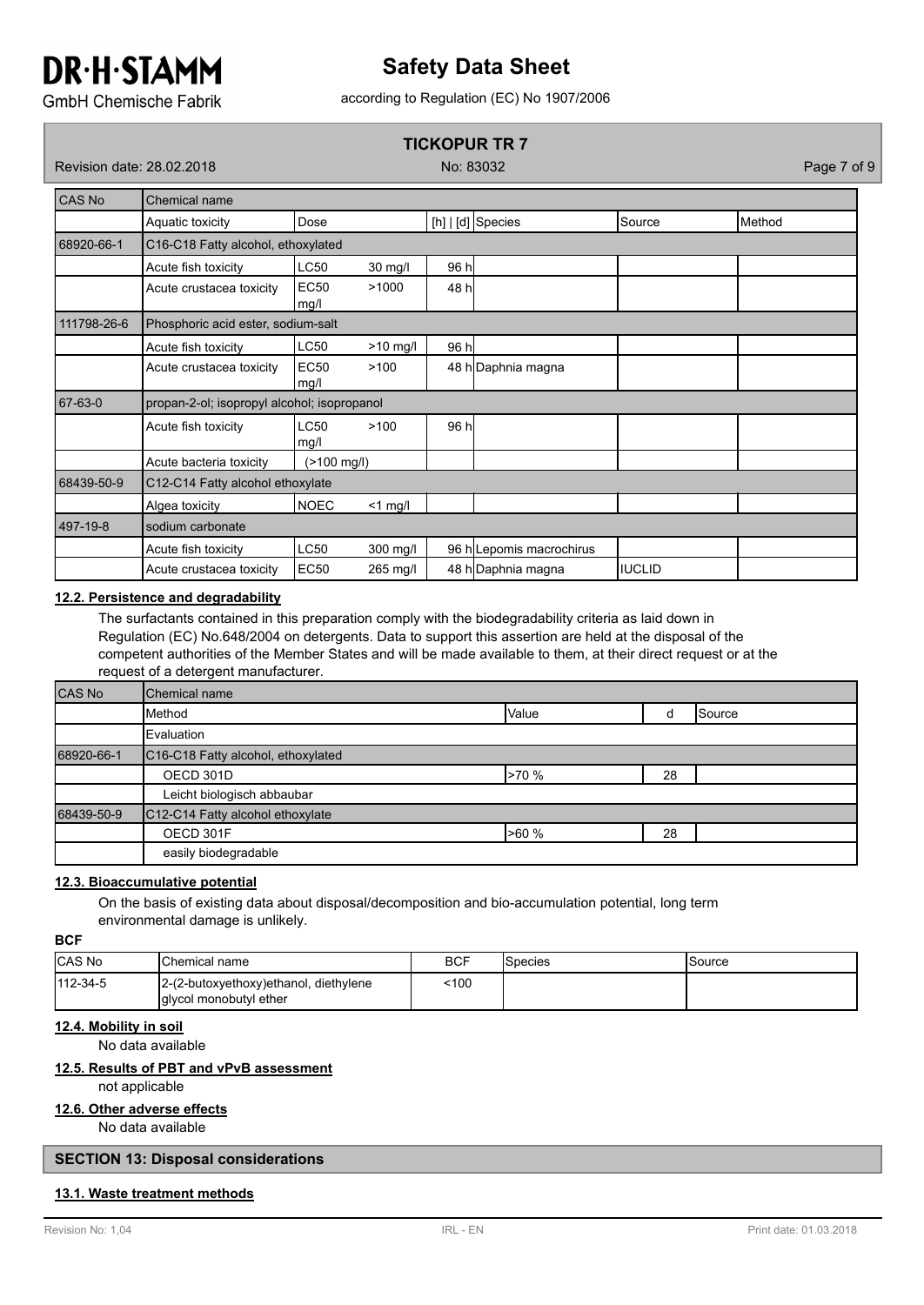# according to Regulation (EC) No 1907/2006 **Safety Data Sheet**

**GmbH Chemische Fabrik** 

# **TICKOPUR TR 7**

Revision date: 28.02.2018 No: 83032 Page 8 of 9

#### **Advice on disposal**

According to EAKV, allocation of waste identity numbers/waste descriptions must be carried out in a specific way for every industry and process.

# **Waste disposal number of waste from residues/unused products**

200129 MUNICIPAL WASTES (HOUSEHOLD WASTE AND SIMILAR COMMERCIAL, INDUSTRIAL AND INSTITUTIONAL WASTES) INCLUDING SEPARATELY COLLECTED FRACTIONS; separately collected fractions (except 15 01); detergents containing hazardous substances; hazardous waste

#### **Waste disposal number of used product**

MUNICIPAL WASTES (HOUSEHOLD WASTE AND SIMILAR COMMERCIAL, INDUSTRIAL AND INSTITUTIONAL WASTES) INCLUDING SEPARATELY COLLECTED FRACTIONS; separately collected fractions (except 15 01); detergents containing hazardous substances; hazardous waste 200129

#### **Contaminated packaging**

Completely emptied packings can be re-cycled.

#### **SECTION 14: Transport information**

#### **Other applicable information**

Not a hazardous material with respect to transportation regulations.

#### **SECTION 15: Regulatory information**

#### **15.1. Safety, health and environmental regulations/legislation specific for the substance or mixture**

#### **EU regulatory information**

Restrictions on use (REACH, annex XVII):

Entry 55: 2-(2-butoxyethoxy)ethanol, diethylene glycol monobutyl ether

2004/42/EC (VOC): 6,2 % (65,1 g/l)

#### **National regulatory information**

Water contaminating class (D): 1 - slightly water contaminating

**15.2. Chemical safety assessment**

Chemical safety assessments for substances in this mixture were not carried out.

#### **SECTION 16: Other information**

#### **Changes**

Data changed from previous versions: 2.1., 3.2., 8.1., 9.1., 11.1., 12.1., 12.2., 13.1., 15.1., 16.

#### **Classification for mixtures and used evaluation method according to Regulation (EC) No. 1272/2008 [CLP]**

| Classification      | Classification<br>procedure |
|---------------------|-----------------------------|
| Eye Dam.<br>l: H318 | method<br>∴alc'<br>:ulation |
|                     |                             |

### **Relevant H and EUH statements (number and full text)**

| H <sub>225</sub> | Highly flammable liquid and vapour.                |
|------------------|----------------------------------------------------|
| H302             | Harmful if swallowed.                              |
| H315             | Causes skin irritation.                            |
| H318             | Causes serious eye damage.                         |
| H319             | Causes serious eve irritation.                     |
| H336             | May cause drowsiness or dizziness.                 |
| H412             | Harmful to aquatic life with long lasting effects. |

#### **Further Information**

Training instructions: Notice the directions for use on the label.

The information is based on present level of our knowledge. It does not, however, give assurances of product properties and establishes no contract legal rights.